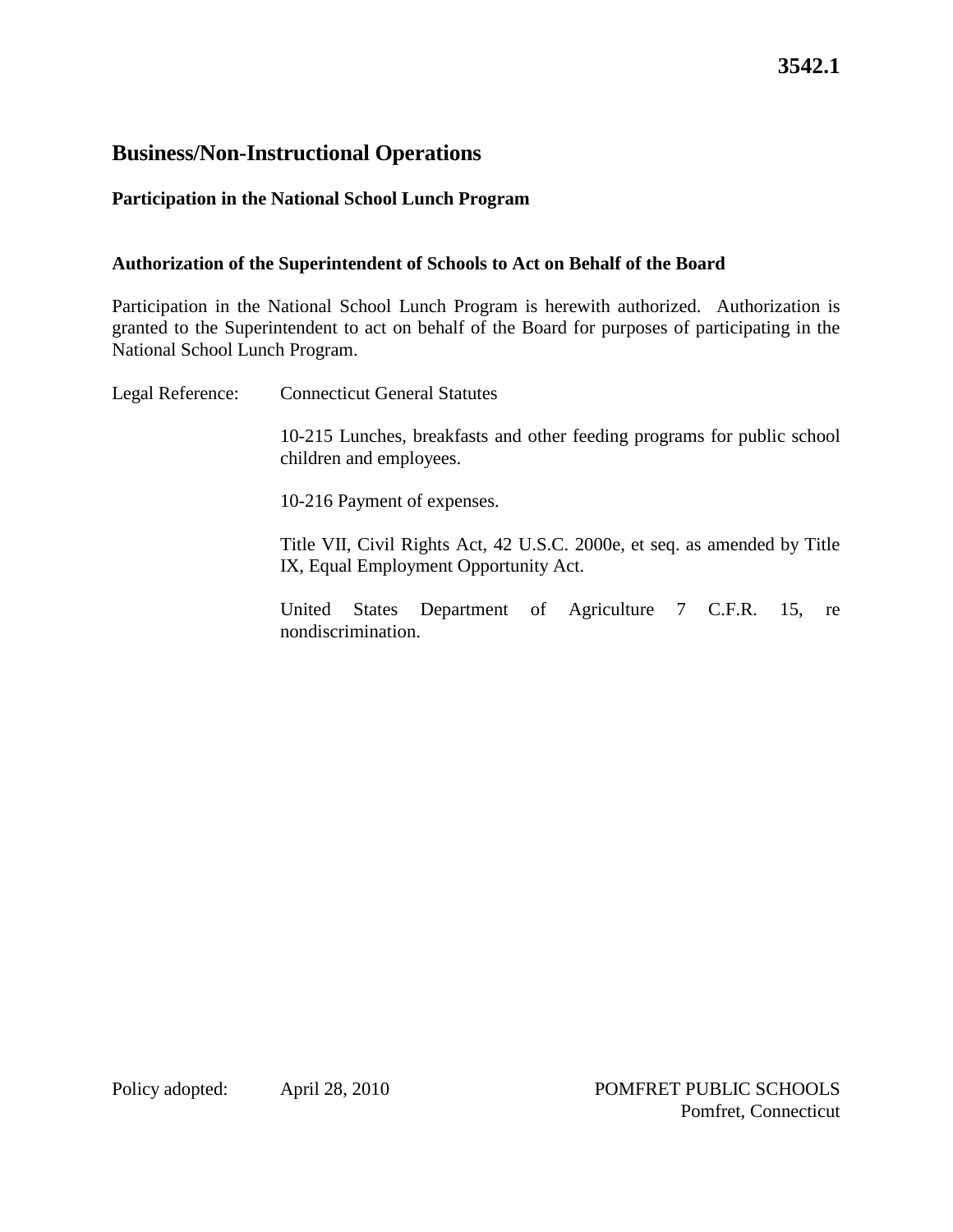# **3542.31**

## **Business/Non-Instructional Operations**

#### **Free or Reduced Price Lunches**

The Pomfret School District will participate in the National School Lunch and Breakfast Programs. The program will follow state and federal guidelines.

Legal Reference: Connecticut General Statutes 10-215 Lunches, breakfasts and other feeding programs for public school children and employees. 10-215b Duties of State Board of Education re feeding program 10-215b-1 Competitive foods 10-216 Payment of expenses State Board of Education Regulations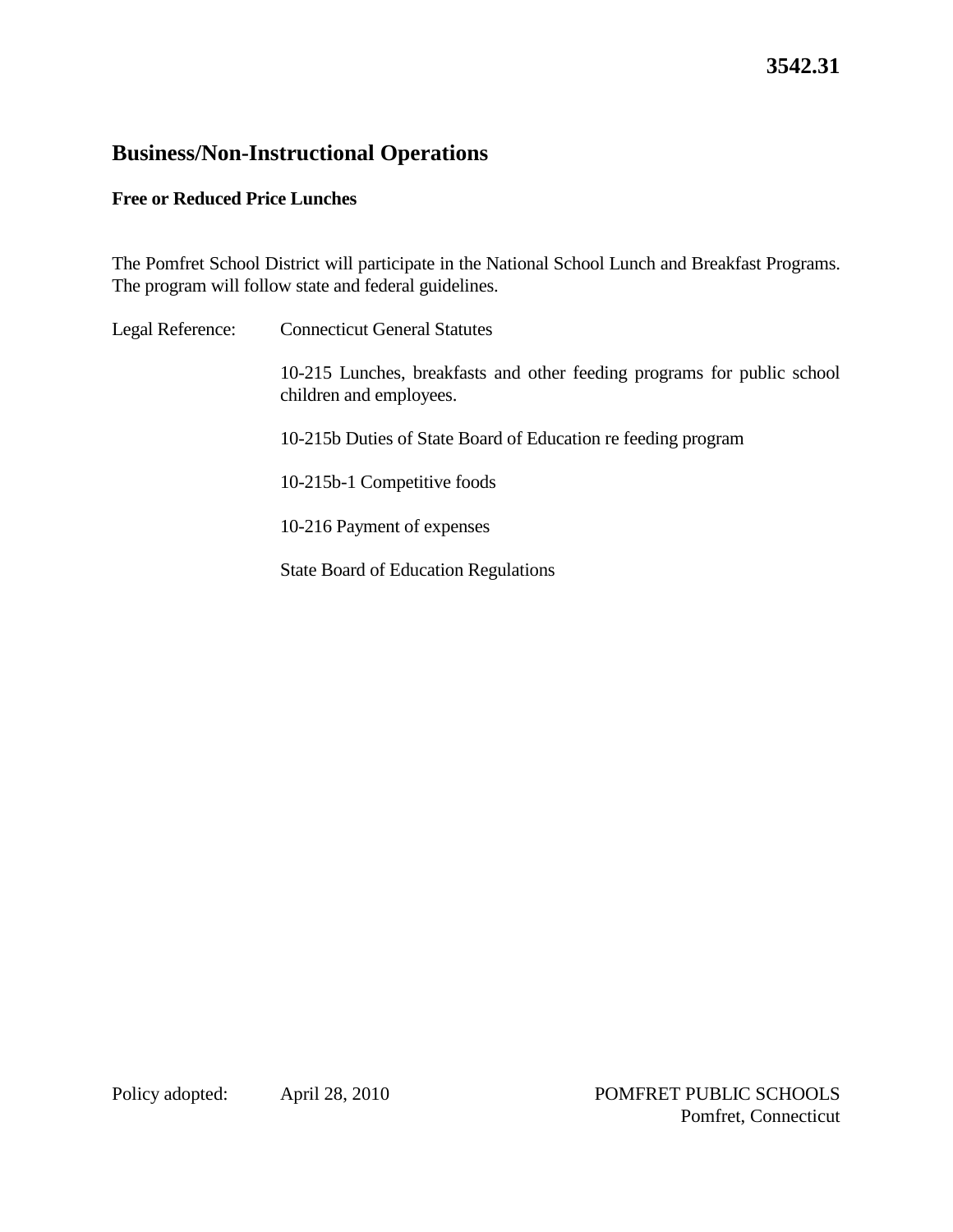# **Business/Non-Instructional Operations**

### **Food Sales Other than National School Lunch Program**

The Superintendent of Schools or his/her designee shall establish such administrative procedures to control food sales which compete with the District's non-profit food service in compliance with federal and state statutes and regulations.

Specifically, the food service program shall restrict the sale of foods of minimal nutritional value as defined by the U.S. Department of Agriculture, Connecticut State Regulations and State Department of Education annual nutrition standards in the food service areas during the meal periods, in compliance with the time frames and criteria meeting federal and state regulations.

The Board shall make available nutritious and low-fat foods for purchase by students. These foods shall include, but shall not be limited to, low-fat dairy products and fresh or dried fruit.

The sale of beverages to students from any source, including, but not limited to, school stores, vending machines, school cafeterias and any fund-raising activities on school grounds, whether or not school-sponsored, shall be restricted to milk, non-dairy drinks such as soy or rice milk, 100% fruit juices, vegetable juices or combination of such juices, beverages that contain only water or vegetable juice and water. All allowed beverages must fulfill the requirements specified in Connecticut statute regarding artificial sweeteners, flavoring, caffeine and portion size.

Legal Reference: Connecticut General Statutes 42 U.S.C.§ 1779, as implemented by 7 C.F.R. § 210.11 10-221p Boards to make available for purchase nutritious low-fat foods and drinks PA 06-63 An Act Concerning Healthy Food and Beverages in School